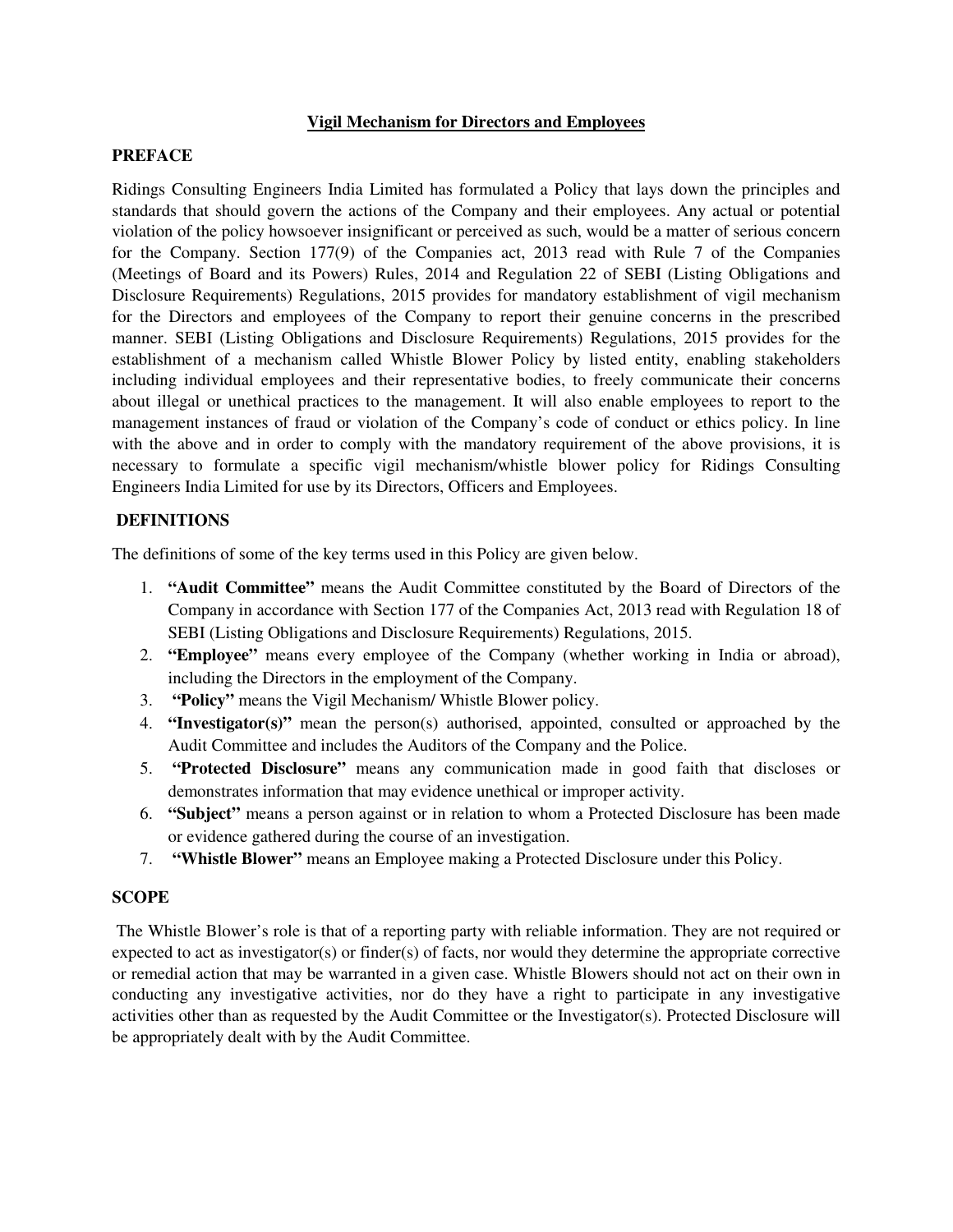#### **APPLICABILITY**

All Employees of the Company are eligible to make Protected Disclosures under the Policy. The Protected Disclosures will be in relation to matters concerning the Company.

## **DISQUALIFICATIONS**

While it will be ensured that genuine Whistle Blowers are given complete protection from any kind of unfair treatment as herein set out, any abuse of this protection will attract disciplinary action. Protection under this Policy would not mean protection from disciplinary action arising out of false or bogus allegations made by a Whistle Blower knowing it to be false or bogus or with a mala fide intention. Whistle Blowers, who make three or more Protected Disclosures, which have been subsequently found to be mala fide, frivolous, baseless, malicious, or reported otherwise than in good faith, will be disqualified from reporting further Protected Disclosures under this Policy. In respect of such Whistle Blowers, the Company/ Audit Committee would reserve its right to take/recommend appropriate disciplinary action.

### **PROCEDURE**

All Protected Disclosures should be addressed to Mrs. Bharti Sinha an Independent Director of the Company and Chairman of the Audit Committee.

Below are contact details:-

#### **Mrs. Bharti Sinha**

**Rindings Consulting Engineers India Limited**  Premises No. 429-430, Block-II, 2<sup>nd</sup> Floor, Ganga Shopping Complex, Sector-29, Noida - 201303, Uttar Pradesh, India **Tel No.:**+91-120-4694500 **Fax No.:** +91-120-2450429 **E-mail:** whistleblower@ridingsindia.com

The Protected Disclosures should preferably be reported in writing so as to ensure a clear understanding of the issues raised. The Protected Disclosures can also be reported verbally, either personally or over telephone to the Chairman of the Audit Committee, which should be followed by a written communication. The written communication should either be typed or written in a legible handwriting in English, Hindi or in the regional language of the place of employment of the Whistle Blower. It is suggested that the Protected Disclosure should be forwarded under a covering letter which shall bear the identity of the Whistle Blower. The Chairman of the Audit Committee shall detach the covering letter and discuss the Protected Disclosure with Members of the Audit Committee to decide further action in the matter. If the Whistle Blower does not wish to reveal identity he/she may feel free to do so without revealing identity. However the disclosure has to be complete and supported by facts and figures to enable proper scrutiny and investigation. Protected Disclosures should be factual and not speculative or in the nature of a conclusion, and should contain as much specific information as possible to enable proper assessment of the nature and extent of the concern and the urgency of a preliminary investigative procedure.

## **INVESTIGATION**

The Audit Committee may at its discretion, consider involving any Investigator(s) for the purpose of investigation. All Protected Disclosures reported under this Policy will be thoroughly investigated by the Investigator(s) appointed by the Audit Committee who will investigate the matter under the authorization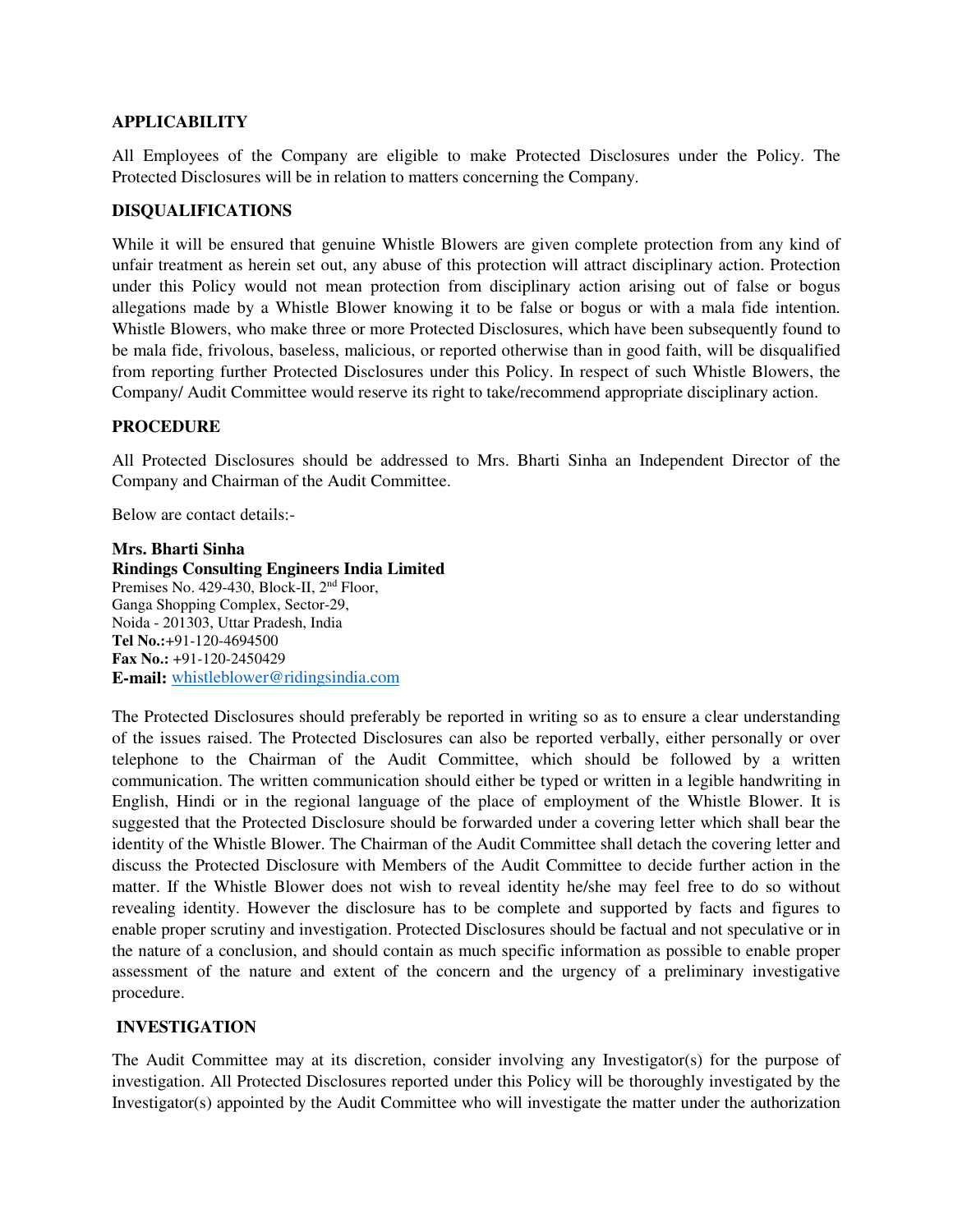of the Audit Committee. The decision of the Audit Committee to conduct an investigation, by itself is not an accusation and is to be treated as a neutral fact finding process. The outcome of the investigation may not support the conclusion of the Whistle Blower that an improper or unethical act was committed. The identity of a Subject will be kept confidential to the extent possible keeping in mind the legitimate needs of law and the investigation. Subjects will normally be informed of the allegations at the outset of a formal investigation and given opportunities for providing their inputs during the investigation. This will be after conclusion of the initial review and findings which prima facie establish a need for a formal investigation. Subjects shall have a duty to co-operate with the Audit Committee or any of the Investigator(s) during investigation to the extent that such co-operation sought does not merely require them to admit guilt. Subjects have a right to consult with a person or persons of their choice, other than the Investigator(s) and/or members of the Audit Committee and/or the Whistle Blower. Subjects shall be free at any time to engage counsel at their own cost to represent them in the investigation proceedings. Subjects have a responsibility not to interfere with the investigation. Evidence shall not be withheld, destroyed or tampered with, and witnesses shall not be influenced, coached, threatened or intimidated by the Subjects. Unless there are compelling reasons not to do so, Subjects will be given the opportunity to respond to material findings contained in an investigation report. No allegation of wrongdoing against a Subject shall be considered as maintainable unless there is good evidence in support of the allegation. Subjects have a right to be informed of the outcome of the investigation. If allegations are not sustained, the Subject should be consulted as to whether public disclosure of the investigation results would be in the best interest of the Subject and the Company. The investigation shall be completed normally within 45 days of the receipt of the Protected Disclosure.

### **PROTECTION**

No unfair treatment will be meted out to a Whistle Blower by virtue of his/her having reported a Protected Disclosure under this Policy. The Company, as a policy, condemns any kind of discrimination, harassment, victimization or any other unfair employment practice being adopted against Whistle Blowers. Complete protection will, therefore, be given to Whistle Blowers against any unfair practice like retaliation, threat or intimidation of termination / suspension of service, disciplinary action, transfer, demotion, refusal of promotion, or the like including any direct or indirect use of authority to obstruct the Whistle Blower's right to continue to perform his duties / functions including making further Protected Disclosure. The Company will take steps to minimize difficulties, which the Whistle Blower may experience as a result of making the Protected Disclosure. Thus, if the Whistle Blower is required to give evidence in criminal or disciplinary proceedings, the Company will arrange for the Whistle Blower to receive advice about the procedure, etc. The identity of the Whistle Blower shall be kept confidential to the extent possible and permitted under law. Whistle Blowers are cautioned that their identity may become known for reasons outside the control of the Audit Committee (e.g. during investigations carried out by Investigator(s)). Any other Employee assisting in the said investigation shall also be protected to the same extent as the Whistle Blower.

## **INVESTIGATORS**

 Investigator(s) are required to conduct a process towards fact-finding and analysis. Investigator(s) shall derive their authority and rights from the Audit Committee when acting within the course and scope of their investigation. Technical and other resources may be drawn upon as necessary to augment the investigation. All Investigators shall be independent and unbiased. Investigators will have a duty of fairness, objectivity, thoroughness, ethical behavior, and observance of legal and professional standards. Investigations will be launched only after a preliminary review which establishes that a) The alleged act